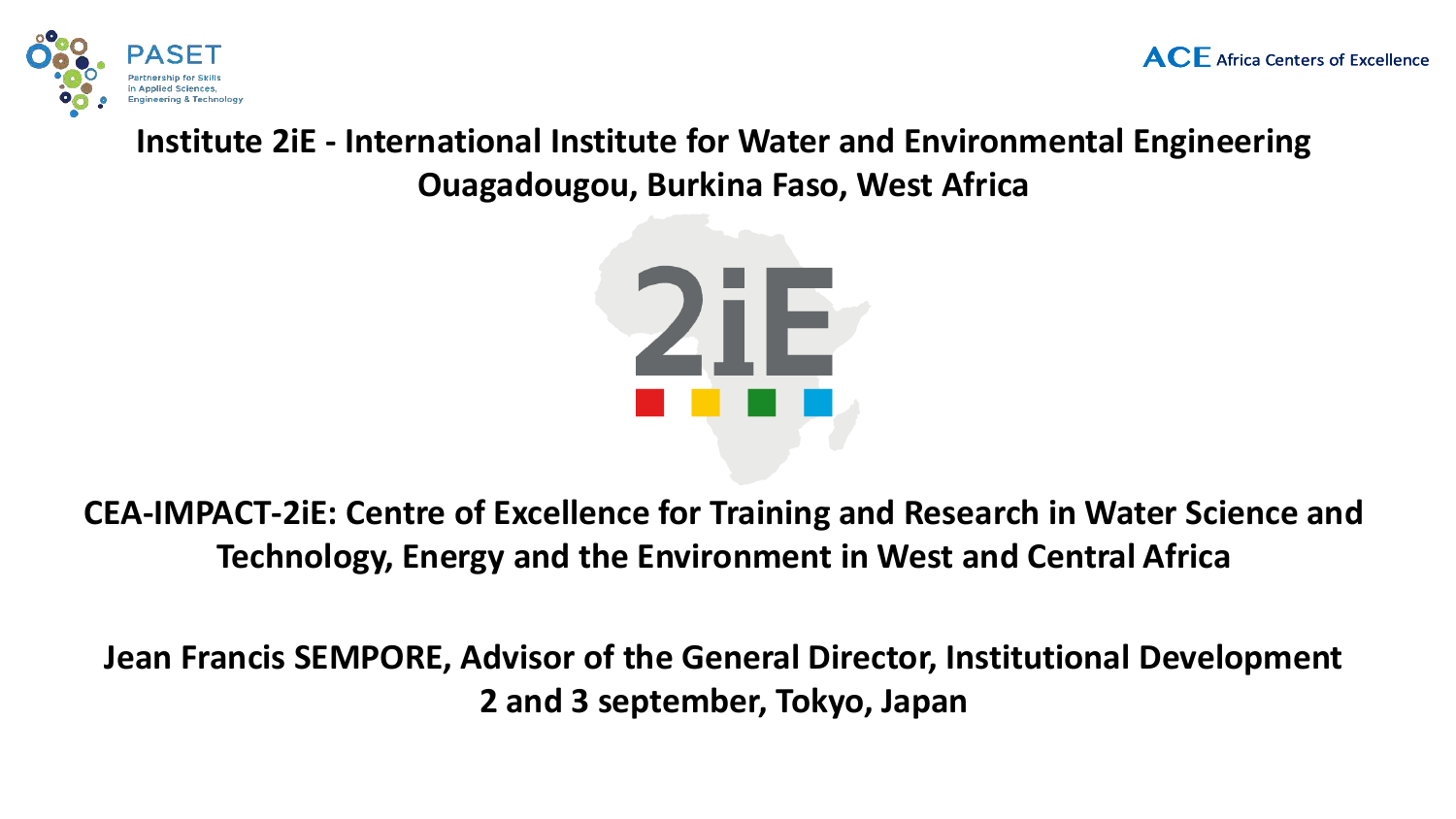

Missions of 2iE



De l'EIER ETSHER à 2iE. 50 ans au service de l'Afrique

▪ To train **skillful and innovative engineers entrepreneurs** in Africa, who will be able to address the continent's development challenges

- To provide **sustained professional training programs** to the executives and technicians of the private and public sectors
- To conduct **research/development programs** for the private and public sectors and contribute to the development of scientific knowledge

**Water & Sanitation Energy & Electricity Civil Engineering & Hydraulic Environment & Sustainable Development Management & Entrepreneurship**



**ACE** Africa Centers of Excellence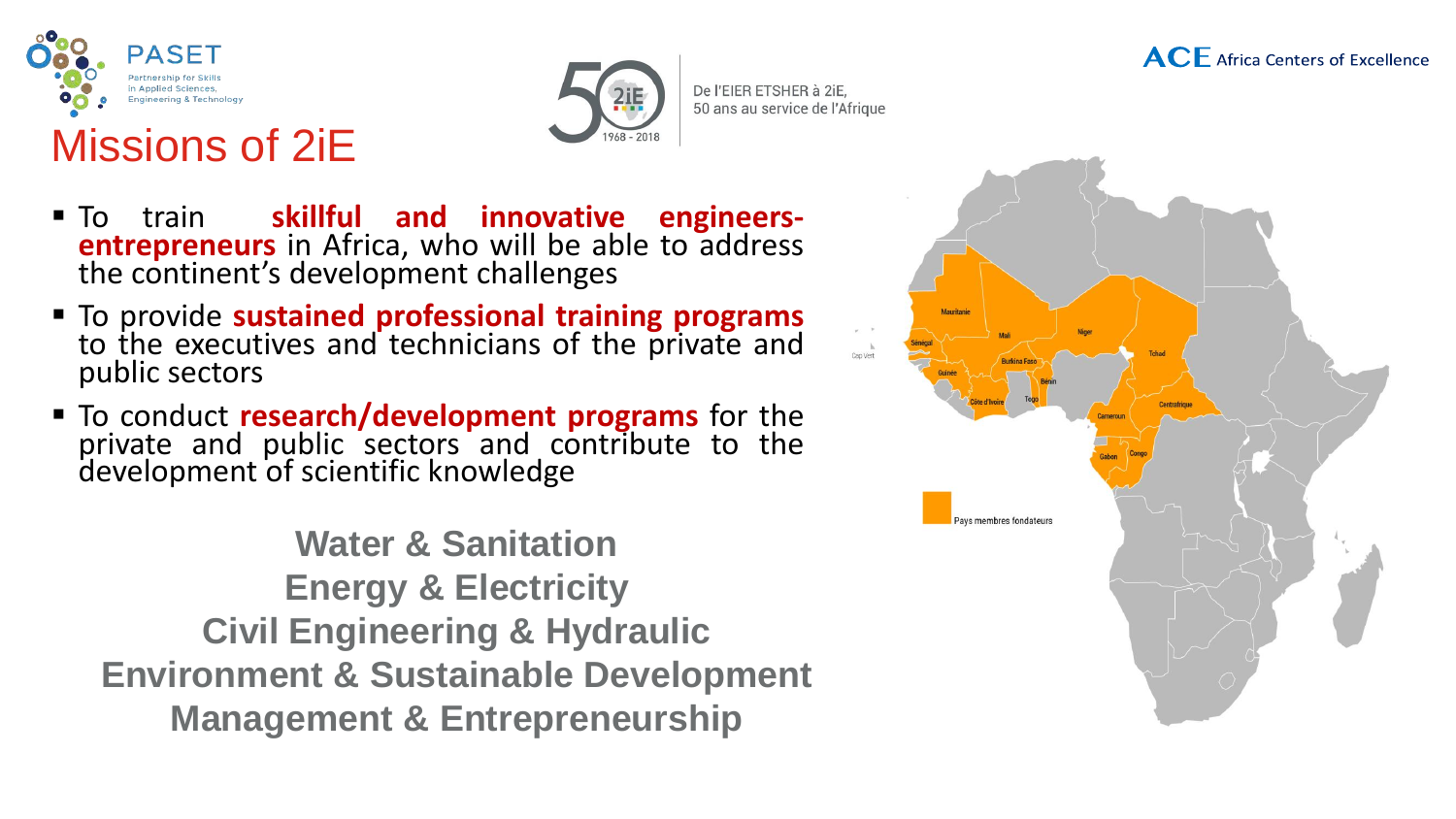



## 2iE in pictures

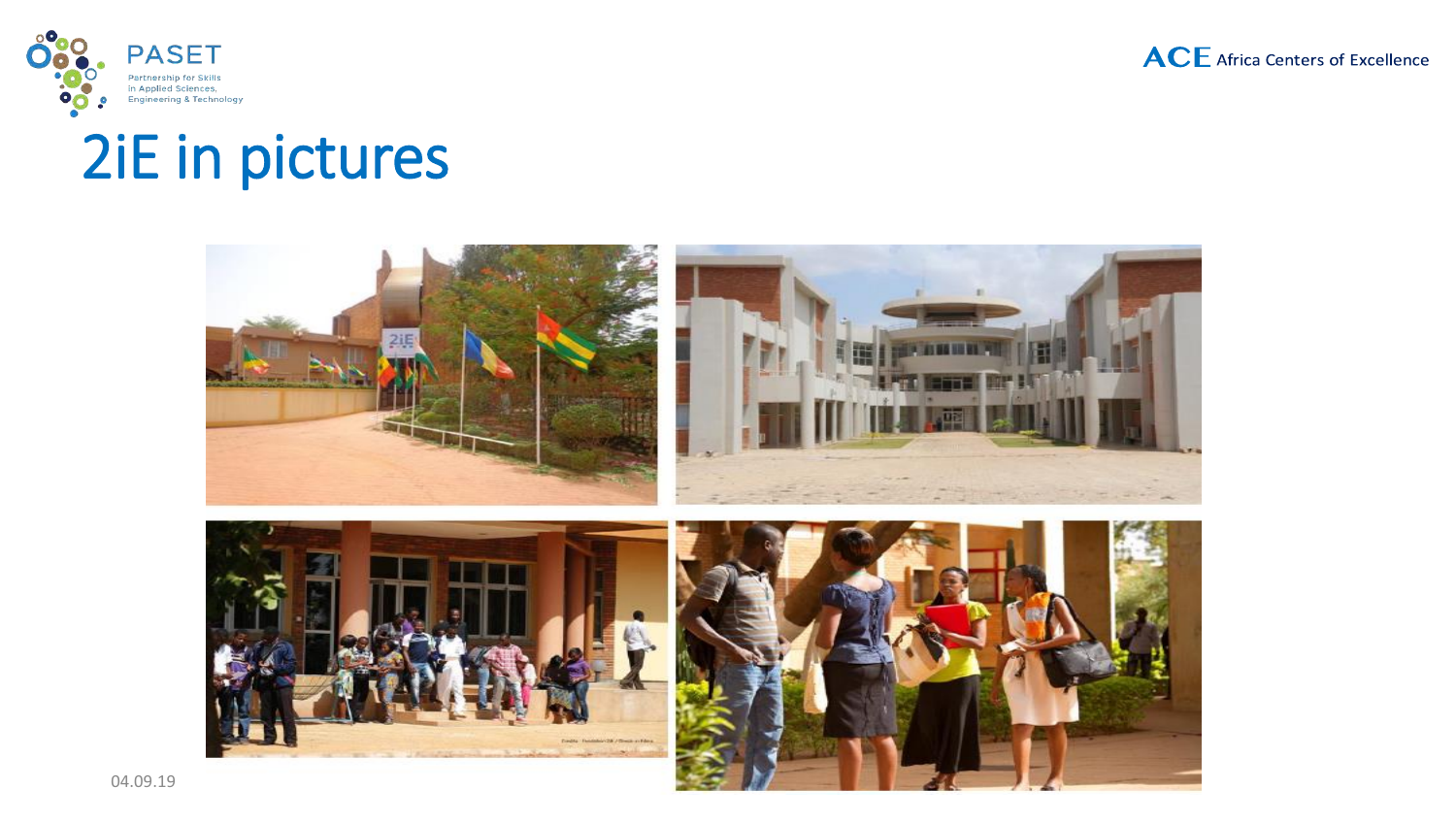

## Some Key Numbers

**ACE** Africa Centers of Excellence



30

Ph.D Students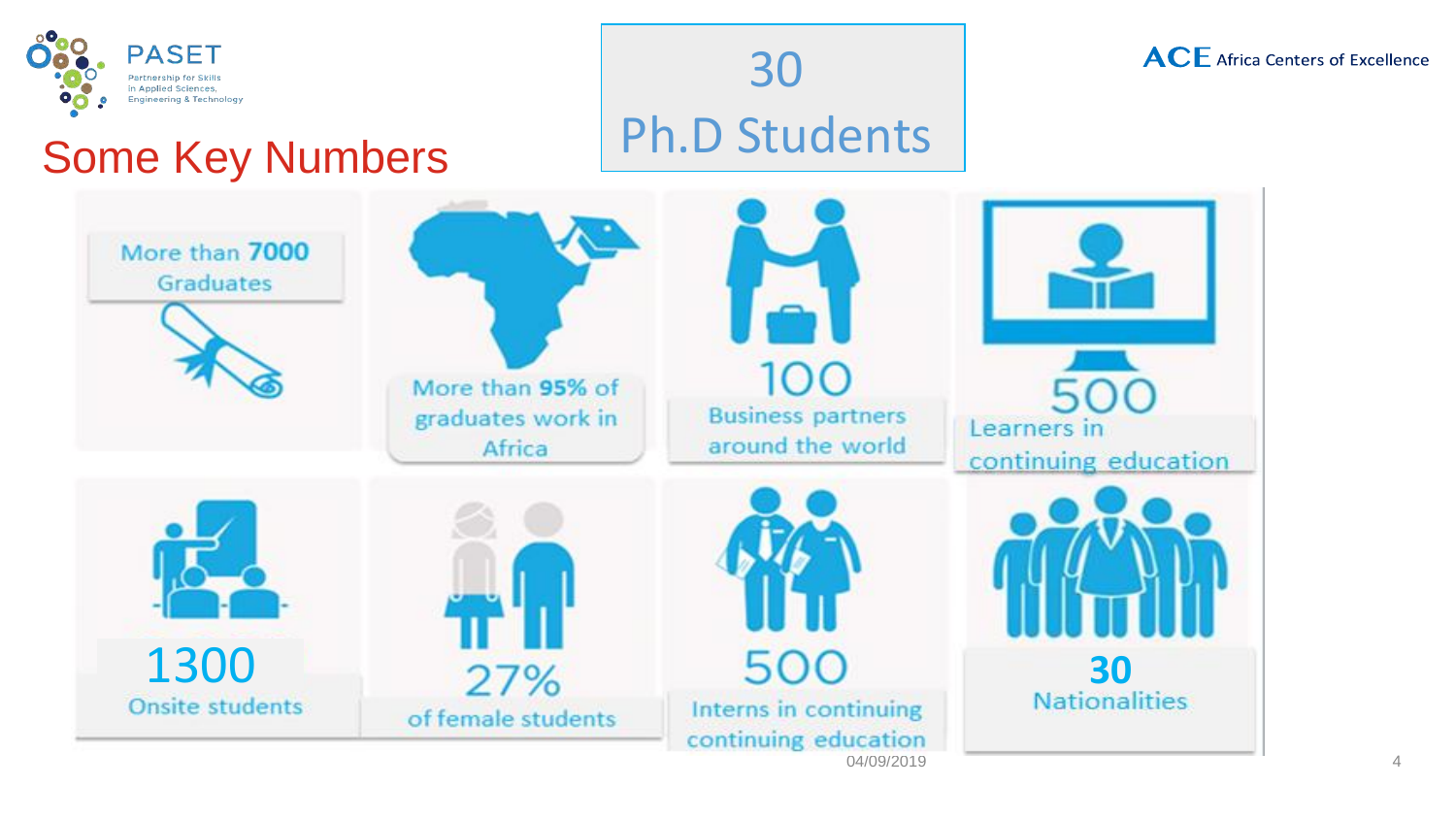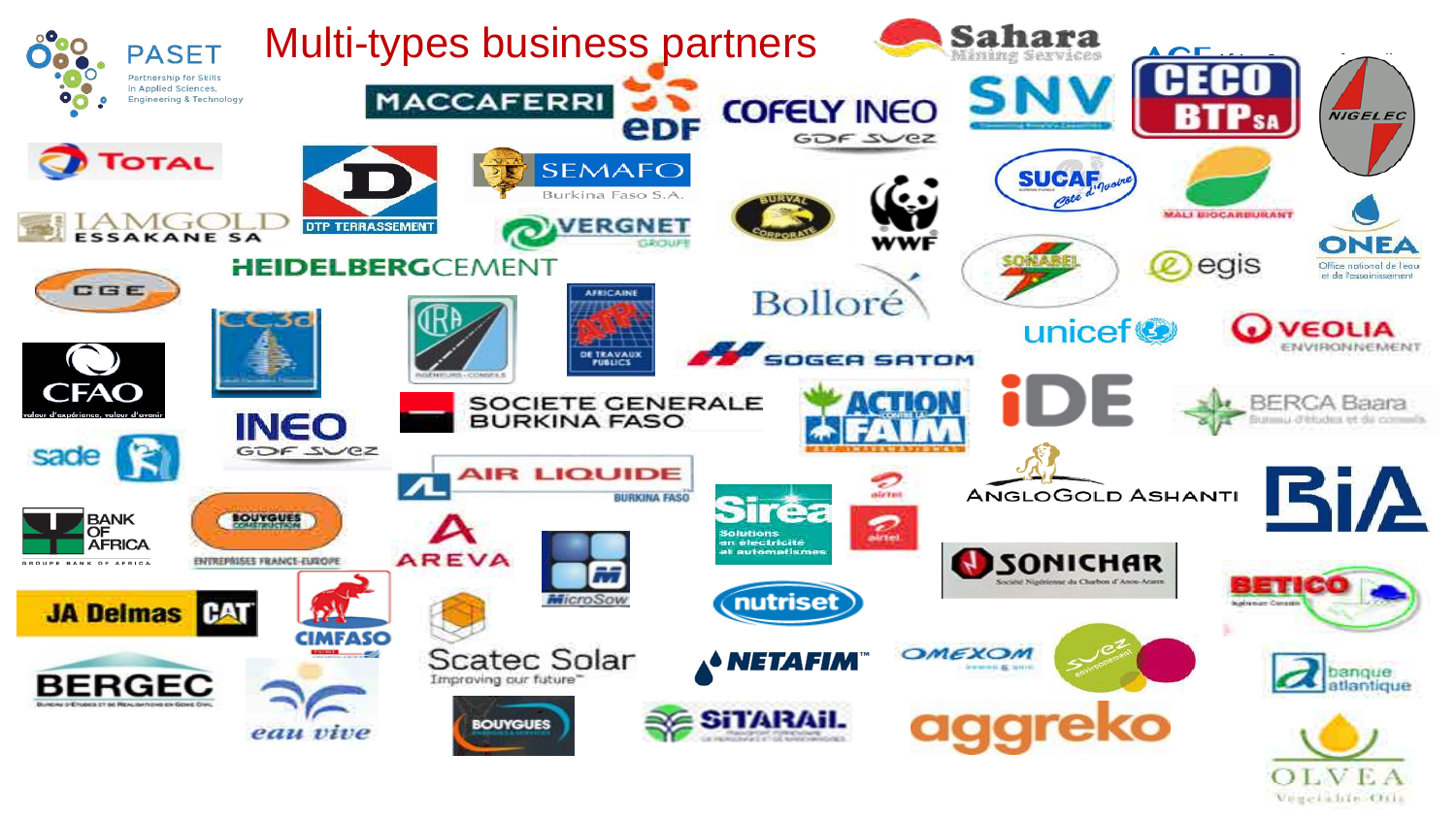









cirad LA RECHERCHE AGRONOMIQUE POUR LE DÉVELOPPEMENT











eawag













Institut National des Sciences Appliquées











u Ottawa